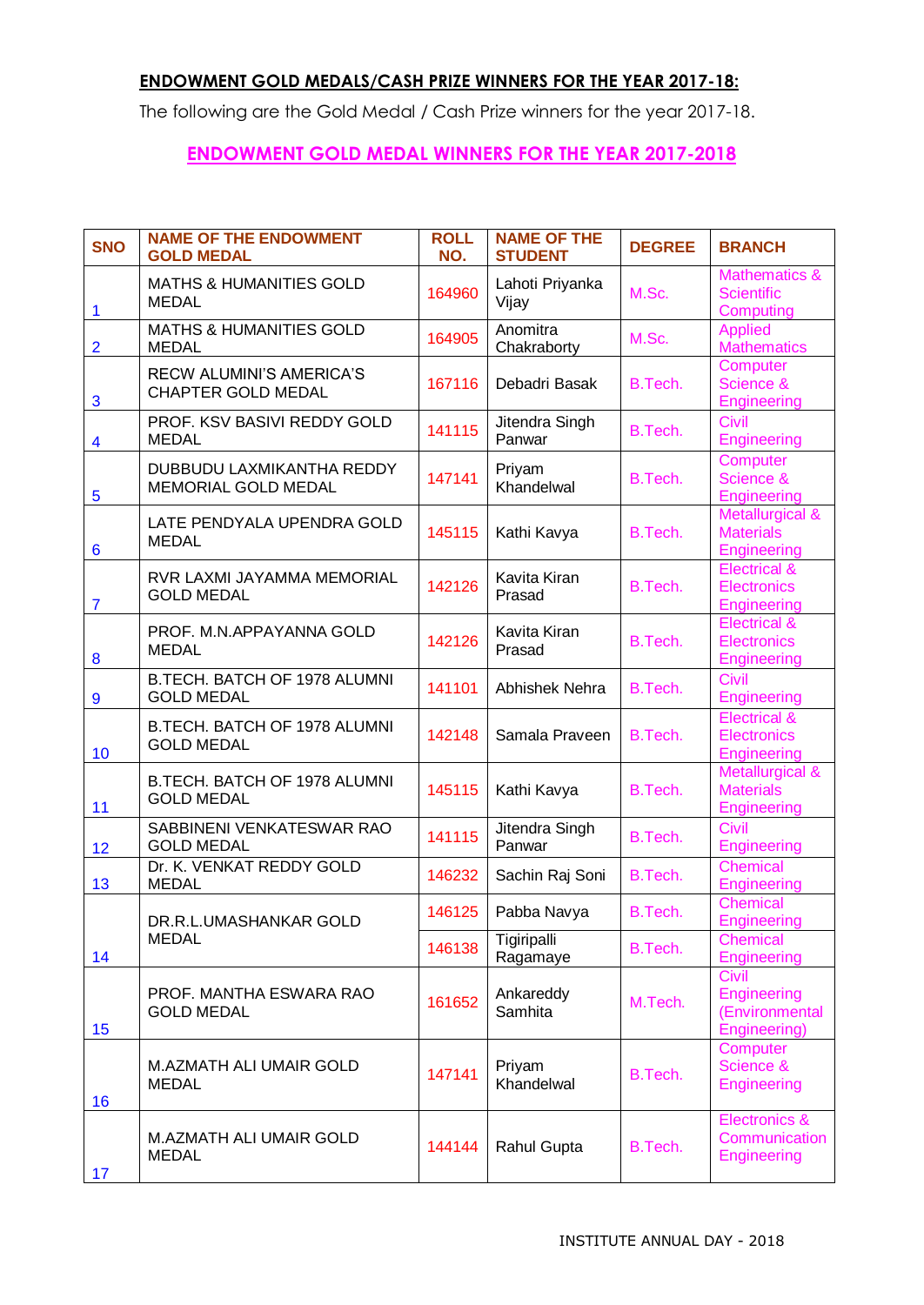| <b>SNO</b> | <b>NAME OF THE ENDOWMENT</b><br><b>GOLD MEDAL</b>                       | <b>ROLL</b><br>NO. | <b>NAME OF THE</b><br><b>STUDENT</b> | <b>DEGREE</b>    | <b>BRANCH</b>                                                    |
|------------|-------------------------------------------------------------------------|--------------------|--------------------------------------|------------------|------------------------------------------------------------------|
| 18         | LATE PROF.S. RAGHAVA CHARY<br><b>MEMORIAL GOLD MEDAL</b>                | 151723             | <b>Tushar Kanti</b><br>Bag           | M.Tech.          | Civil<br>(Transportation<br>Engineering)                         |
| 19         | LATE PROF. Y.D. REDDY<br>MEMORIAL GOLD MEDAL                            | 166909             | Kurra Siva<br>Durga                  | M.Sc.            | Chemistry<br>(Organic<br>Chemistry)                              |
| 20         | K.V. VIJAYASARADHI GOLD MEDAL                                           | 163807             | Mate Akshay<br>Deepak                | M.Tech.          | <b>Mechanical</b><br>(Additive<br>Manufacturing)                 |
| 21         | LATE PROF. N.RAMA RAO<br>MEMORIAL GOLD MEDAL                            | 147141             | Priyam<br>Khandelwal                 | B.Tech.          | Computer<br>Science &<br><b>Engineering</b>                      |
| 22         | SHOBANA CHALAPATHI GOLD<br><b>MEDAL</b>                                 | 164557             | Bhamidipati<br>Sirisha               | M.Tech.          | E.C.E.(VLSI<br><b>System</b><br>Design)                          |
| 23         | LATE SMT. PONNALA RADHAMMA<br><b>MEMORIAL GOLD MEDAL</b>                | 143137             | Patil Devendra<br>Ramesh             | B.Tech.          | <b>Mechanical</b><br>Engineering                                 |
| 24         | PROF. P.G.SASTRY GOLD MEDAL                                             | 161602             | Andra<br>Geethanjali                 | M.Tech.          | Civil (Water<br><b>Resource</b><br>Engineering)                  |
| 25         | LATE DR. K.L. NARAYANA<br><b>MEMORIAL GOLD MEDAL</b>                    | 141101             | Abhishek Nehra                       | B.Tech.          | <b>Civil</b><br><b>Engineering</b>                               |
| 26         | PROF.M.VENKATA RATNAM GOLD<br><b>MEDAL</b>                              | 161808             | Chanagonda<br>Raja Shekhar           | M.Tech.          | Civil (Geo-<br><b>Technical</b><br>Engineering)                  |
| 27         | LATE SMT. KONIKI PADMAVATHI<br>MEMORIAL GOLD MEDAL                      | 141117             | Kalyani Mukund<br><b>Bhansali</b>    | B.Tech.          | Civil<br>Engineering                                             |
| 28         | LATE PROF. KARNAM SIVALINGA<br>PILLAI GOLD MEDAL                        | 161719             | Punuri Anand<br><b>Babu</b>          | M.Tech.          | Civil<br>(Transportation<br>Engineering)                         |
| 29         | PROF. S. RAMASWAMI REDDY<br><b>GOLD MEDAL</b>                           | 161572             | <b>Shah Sanket</b><br>Darshanbhai    | M.Tech.          | Civil<br>(Construction<br><b>Technology &amp;</b><br>Management) |
| 30         | LATE SRI N.SUBBA RAO<br><b>MEMORIAL GOLD MEDAL</b>                      | 141101             | Abhishek Nehra                       | B.Tech.          | <b>Civil</b><br>Engineering                                      |
| 31         | LATE PROF. R.L.MURTHY GOLD<br><b>MEDAL</b>                              | 163518             | Yenduri Aakash                       | M.Tech.          | <b>Mechanical</b><br>(Manufacturing<br>Engineering)              |
| 32         | PROF. N. BABU SHANKAR GOLD<br><b>MEDAL</b>                              | 161808             | Chanagonda<br>Raja Shekhar           | M.Tech.          | Civil (Geo-<br><b>Technical</b><br>Engineering)                  |
| 33         | PROF. ALLURAIAH GOLD MEDAL                                              | 155909             | Mayank<br>Upadhyay                   | M.Sc.<br>(Tech.) | <b>Engineering</b><br><b>Physics</b><br>(Photonics)              |
| 34         | PROF. K. NAGIREDDY GOLD<br><b>MEDAL</b>                                 | 161506             | Deepak Arora                         | M.Tech.          | <b>Engineering</b><br><b>Structures</b>                          |
| 35         | <b>JOSEPH'S MEMORIAL DIRECTOR'S</b><br><b>GOLD MEDAL FOR EXCELLENCE</b> | 142260             | Kanuri Harsha<br>Vardhan             | B.Tech.          | <b>Electrical &amp;</b><br><b>Electronics</b><br>Engineering     |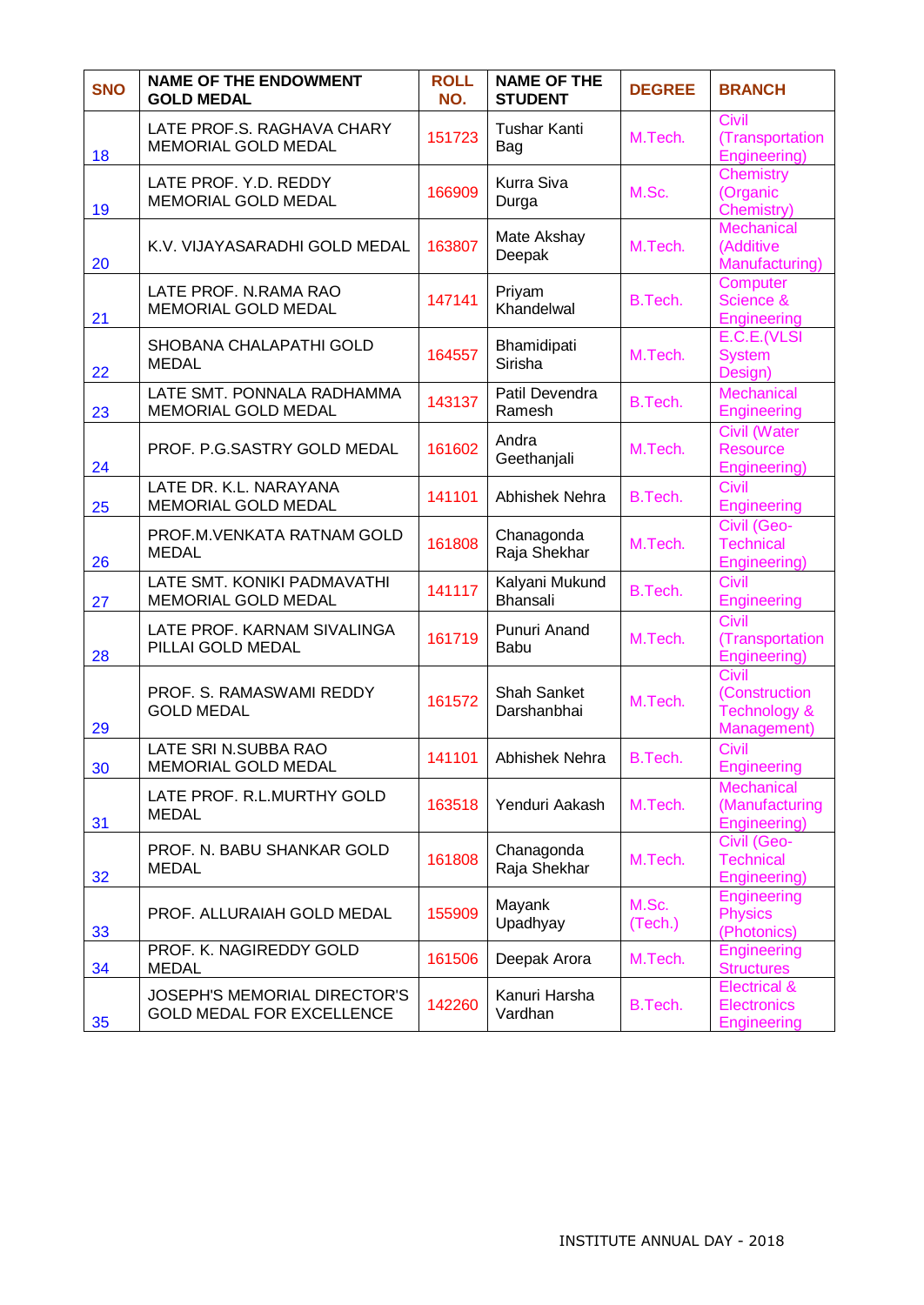# **CASH AWARD WINNERS FOR THE YEAR 2017-18**

| <b>SNO</b>              | <b>NAME OF THE</b><br><b>ENDOWMENT</b><br><b>CASH AWARD</b>                                                                             | <b>ROLL</b><br>NO. | <b>NAME OF THE</b><br><b>STUDENT</b> | <b>DEGREE</b>  | <b>BRANCH</b>                                                       | <b>AMOUNT</b> |
|-------------------------|-----------------------------------------------------------------------------------------------------------------------------------------|--------------------|--------------------------------------|----------------|---------------------------------------------------------------------|---------------|
| 1                       | <b>SALEK CHAND</b><br><b>MEMORIAL</b><br><b>SCHOLARSHIP</b>                                                                             | 142160             | <b>Vrunda Atul Shah</b>              | <b>B.Tech.</b> | <b>Electrical &amp;</b><br><b>Electronics</b><br><b>Engineering</b> | 3,000         |
| $\overline{2}$          | DR. L.R. KADIYALI<br><b>CASH PRIZE</b>                                                                                                  | 161707             | Debojit Dutta                        | M.Tech.        | <b>Civil</b><br>(Transportati<br>on<br><b>Engineering)</b>          | 3,000         |
| $\overline{\mathbf{3}}$ | <b>K.APPALA RAJU</b><br><b>(SMT. KASIREDDY</b><br><b>ANNAPURNAMMA &amp;</b><br><b>VENKAIAH)</b><br><b>MEMORIAL CASH</b><br><b>PRIZE</b> | 164905             | <b>Anomitra Chakraborty</b>          | M.Sc.          | <b>Mathematics</b><br>(Applied<br><b>Mathematics</b>                | 3,000         |
| 4                       | <b>KALICHARAN</b><br><b>MEMORIAL</b><br><b>SCHOLARSHIP</b>                                                                              | 147256             | Yamini Kashyap                       | <b>B.Tech.</b> | <b>Computer</b><br><b>Science &amp;</b><br><b>Engineering</b>       | 3,000         |
| 5                       | <b>BATCH OF 1975-80</b><br><b>EXCELLENCE</b><br><b>SCHOLARSHIP</b>                                                                      | 147108             | <b>Archit Kansal</b>                 | <b>B.Tech.</b> | <b>Computer</b><br><b>Science &amp;</b><br><b>Engineering</b>       | 3,000         |
| $6\phantom{a}$          | PROF.<br><b>S.K.LAKSHMANA RAO</b><br><b>CASH PRIZE</b>                                                                                  | 174905             | Anjali Singh                         | M.Sc.          | <b>Mathematics</b><br>(Applied<br><b>Mathematics</b>                | 10,000        |
| $\overline{7}$          | <b>PUVVADA</b><br><b>SUBADRAMMA</b><br><b>MEMORIAL FUND</b>                                                                             | 147141             | <b>Priyam Khandelwal</b>             | <b>B.Tech.</b> | <b>Computer</b><br><b>Science &amp;</b><br><b>Engineering</b>       | 3,000         |
| 8                       | <b>MONE MADHAVI</b><br><b>MEMORIAL CASH</b><br><b>PRIZE</b>                                                                             | 142126             | <b>Kavita Kiran Prasad</b>           | <b>B.Tech.</b> | <b>Electrical &amp;</b><br><b>Electronics</b><br><b>Engineering</b> | 3,000         |
| $\boldsymbol{9}$        | <b>LATE B.R. SASTRY</b><br><b>SCHOLARSHIP</b>                                                                                           | 147141             | <b>Priyam Khandelwal</b>             | <b>B.Tech.</b> | <b>Computer</b><br><b>Science &amp;</b><br><b>Engineering</b>       | 1,500         |
| 10                      | <b>LATE DR.</b><br><b>GOVINDAKRISHNAYY</b><br><b>A MEMORIAL FUND</b>                                                                    | 147108             | <b>Archit Kansal</b>                 | B.Tech.        | <b>Computer</b><br><b>Science &amp;</b><br><b>Engineering</b>       | 1,000         |
| 11                      | <b>K.S.R.SRINIVASA</b><br><b>MEMORIAL FUND</b>                                                                                          | 142160             | <b>Vrunda Atul Shah</b>              | B.Tech.        | <b>Electrical &amp;</b><br><b>Electronics</b><br><b>Engineering</b> | 250           |
| 12 <sub>2</sub>         | <b>K.S.R.SRINIVASA</b><br><b>MEMORIAL FUND</b>                                                                                          | 177915             | <b>Monika Chouhan</b>                | <b>M.C.A.</b>  | <b>M.C.A.</b>                                                       | 250           |
| 13                      | <b>K.S.R.SRINIVASA</b><br><b>MEMORIAL FUND</b>                                                                                          | 166141             | <b>Santa Rohith Reddy</b>            | <b>B.Tech.</b> | <b>Chemical</b><br><b>Engineering</b>                               | 250           |
| 14                      | <b>S.SHOBHA ANJANI</b><br><b>CASH AWARD</b>                                                                                             | 145115             | Kathi Kavya                          | <b>B.Tech.</b> | <b>Metallurgical</b><br>& Materials<br><b>Engineering</b>           | 1,000         |
| 15                      | <b>Y.CHENCHU RAMI</b><br><b>REDDY</b> and<br><b>Y.ANNAMA CASH</b><br><b>PRIZE</b>                                                       | 166909             | <b>Kurra Siva Durga</b>              | M.Sc.          | <b>Chemistry</b><br>(Organic<br><b>Chemistry)</b>                   | 500           |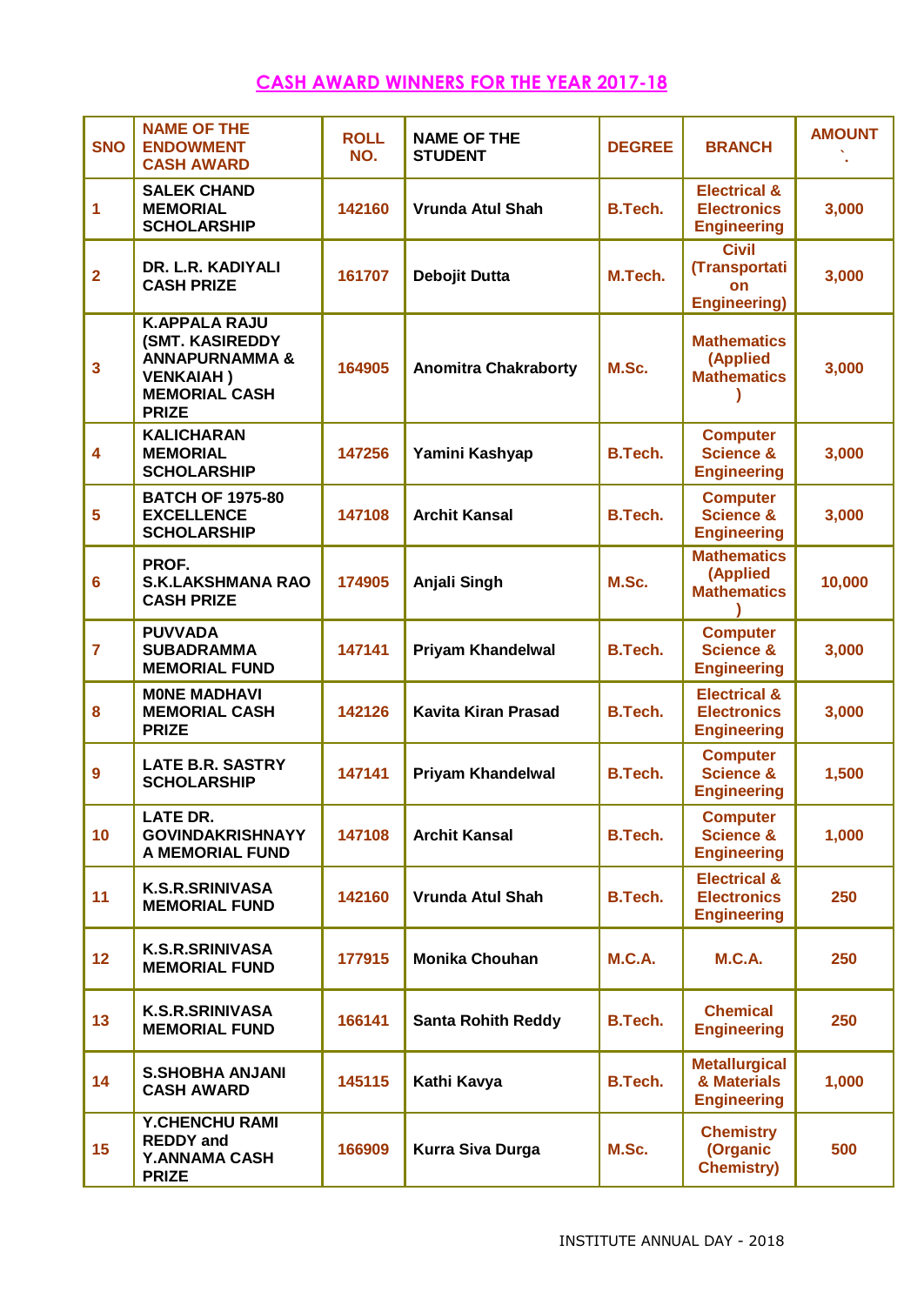| <b>SNO</b> | <b>NAME OF THE</b><br><b>ENDOWMENT</b><br><b>CASH AWARD</b>      | <b>ROLL</b><br>NO. | <b>NAME OF THE</b><br><b>STUDENT</b> | <b>DEGREE</b>  | <b>BRANCH</b>                                                                    | <b>AMOUNT</b> |
|------------|------------------------------------------------------------------|--------------------|--------------------------------------|----------------|----------------------------------------------------------------------------------|---------------|
| 16         | <b>N.CH.PATTABHI</b><br><b>RAMACHARYULU</b><br><b>CASH PRIZE</b> | 164905             | <b>Anomitra Chakraborty</b>          | M.Sc.          | <b>Mathematics</b><br>(Applied<br><b>Mathematics</b>                             | 1,000         |
| 17         | <b>CHODAVARAPU</b><br><b>DEVALSHARMA</b><br><b>MEMORIAL FUND</b> | 144144             | <b>Rahul Gupta</b>                   | B.Tech.        | <b>Electronics</b><br>&<br><b>Communicat</b><br><b>ion</b><br><b>Engineering</b> | 3,000         |
| 18         | <b>LATE SRI</b><br><b>YARLAGADDA</b><br><b>ARJUNA RAO</b>        | 141115             | Jitendra Singh Panwar                | <b>B.Tech.</b> | <b>Civil</b><br><b>Engineering</b>                                               | 3,000         |
| 19         | <b>Mr. C.G. SETHURAM</b><br><b>CASH PRIZE</b>                    | 146211             | Devarasetty Renuka Sai               | B.Tech.        | <b>Chemical</b><br><b>Engineering</b>                                            | 3,000         |

### **CASH AWARD WINNERS (B.TECH. SEMESTER WISE TOPPERS) FOR THE YEAR 2017-18**

| <b>SEMESTER</b>                                                              | <b>SNO</b>              | <b>AMOUNT</b> | <b>ROLL</b><br>NO. | <b>NAME OF THE</b><br><b>STUDENT</b>    | <b>BRANCH</b>                                                          |
|------------------------------------------------------------------------------|-------------------------|---------------|--------------------|-----------------------------------------|------------------------------------------------------------------------|
| B.Tech. I Year (2017                                                         | 1                       | 200           | 941753             | Rajshree                                | <b>L-Section</b>                                                       |
| Batch)<br>Topper among all<br><b>Sections</b>                                | $\overline{2}$          | 200           | 951768             | <b>Mohammad Mushtag</b><br><b>Ahmed</b> | <b>M-Section</b>                                                       |
|                                                                              | $\overline{\mathbf{3}}$ | 100           | 161229             | Mattaparthi Sri<br>Gangadhar            | <b>Civil Engineering</b>                                               |
|                                                                              | $\overline{\mathbf{4}}$ | 100           | 162142             | <b>Monish Nath</b>                      | <b>Electrical Engineering</b>                                          |
|                                                                              | 5                       | 100           | 163111             | <b>Atul Kumar</b>                       | <b>Mechanical</b><br><b>Engineering</b>                                |
| <b>B.Tech. II Year I</b><br>Semester (2016                                   | 6                       | 100           | 163115             | <b>Barnala Lalith</b><br><b>Kumar</b>   | <b>Mechanical</b><br><b>Engineering</b>                                |
| <b>Batch Branch Wise</b><br><b>SGPA Topper)</b>                              | $\overline{7}$          | 100           | 164166             | <b>Tammineni Sai</b><br>Chandra         | <b>Electronics &amp;</b><br><b>Communication</b><br><b>Engineering</b> |
|                                                                              | 8                       | 100           | 165151             | Thummalapenta<br>Venkata Manikanta      | <b>Metallurgical &amp;</b><br><b>Materials Engineering</b>             |
|                                                                              | 9                       | 100           | 166107             | Apurva Bhardwaj                         | <b>Chemical Engineering</b>                                            |
|                                                                              | 10                      | 100           | 167116             | Debadri Basak                           | <b>Computer Science &amp;</b><br>Engineering                           |
|                                                                              | 11                      | 100           | 168114             | Erranki Sai Suvani                      | Biotechnology                                                          |
|                                                                              | 12                      | 100           | 151249             | <b>Saurav Shah</b>                      | <b>Civil Engineering</b>                                               |
|                                                                              | 13                      | 100           | 152133             | <b>Karri Venkat</b><br><b>Sandeep</b>   | <b>Electrical Engineering</b>                                          |
|                                                                              | 14                      | 100           | 153145             | Pusapati Sanjay<br>Varma                | <b>Mechanical</b><br><b>Engineering</b>                                |
| <b>B.Tech. II Year II</b><br>Semester (2015 Batch<br><b>Branch Wise SGPA</b> | 15                      | 100           | 154271             | Yamsani Vinitha                         | <b>Electronics &amp;</b><br><b>Communication</b><br><b>Engineering</b> |
| Topper)                                                                      | 16                      | 100           | 155103             | <b>Abhishek Raj</b>                     | Metallurgical &<br><b>Materials Engineering</b>                        |
|                                                                              | 17                      | 100           | 156224             | <b>Macharla Prathima</b>                | <b>Chemical Engineering</b>                                            |
|                                                                              | 18                      | 100           | 157170             | <b>Y.Sahiti</b>                         | <b>Computer Science &amp;</b><br><b>Engineering</b>                    |
|                                                                              | 19                      | 100           | 158135             | <b>Nitin Bohra</b>                      | <b>Biotechnology</b>                                                   |
| <b>B.Tech. III Year I</b>                                                    | 20                      | 100           | 151249             | <b>Saurav Shah</b>                      | <b>Civil Engineering</b>                                               |
| Semester (2015 Batch<br><b>Branch Wise SGPA</b>                              | 21                      | 100           | 152133             | <b>Karri Venkat</b><br>Sandeep          | <b>Electrical Engineering</b>                                          |